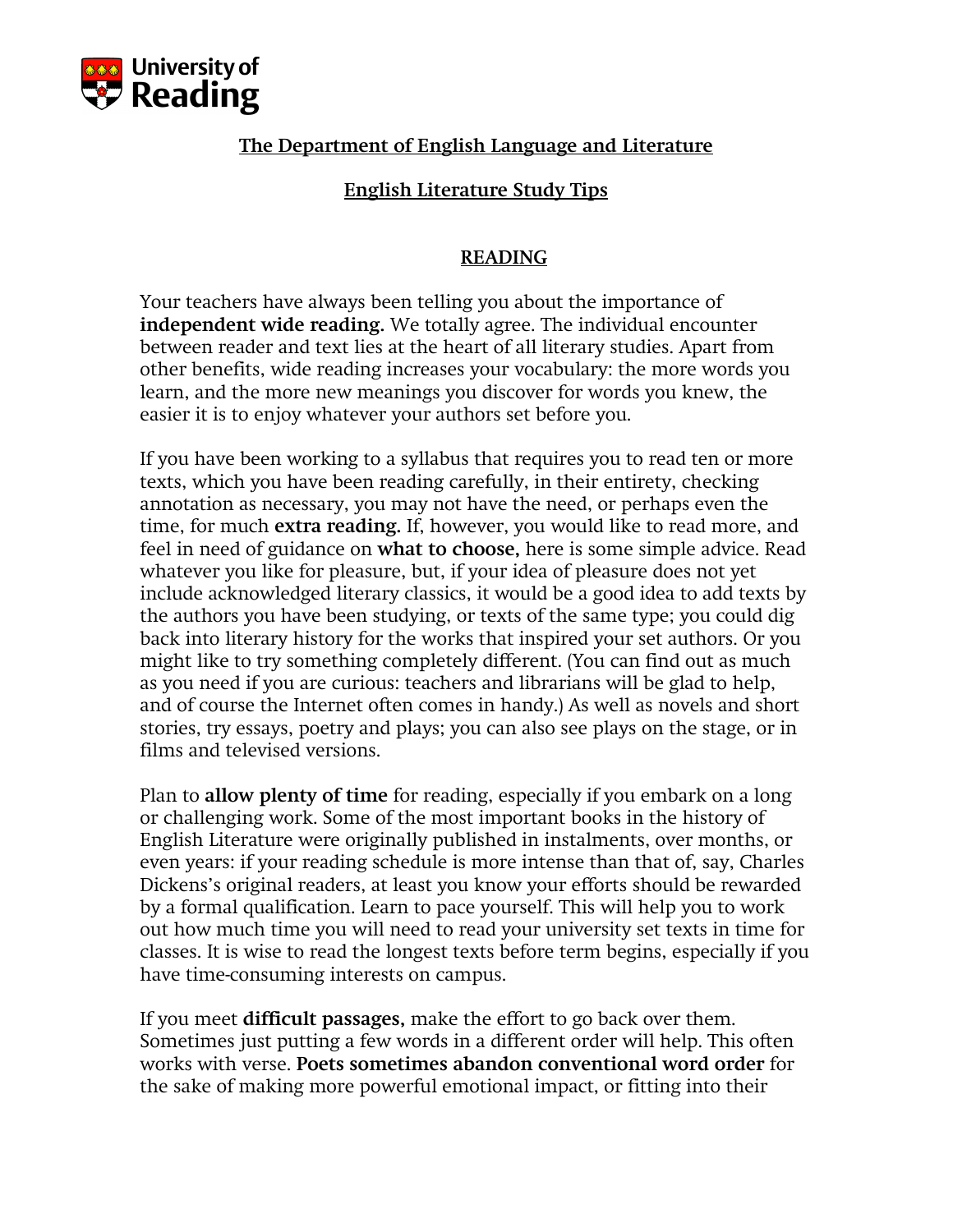chosen rhyme or rhythm pattern. If there are footnotes, it may help to consult them. Plays are written for performance, so do not expect to find everything you need to know stated directly in the dialogue. Pay attention to the stage directions, and see what actions are implied in the characters' speeches. Think of yourself as a potential performer, audience member, or director. If in doubt about what is happening at a particular moment, get a sheet of paper, pencil and eraser, and sketch everything on stage, using stick figures for the actors. You will soon need the eraser! (This is how directors plan and rehearse performances.)

Have you been listening? Reading texts aloud, or learning how to be aware of sound when reading silently, will always help when reading plays or anything in verse. Verse rhythm is a beat you have to hear inside your head; you need to trust the sound of your own voice. So practise. Persevere. A sign that you have really mastered it is when your rhythmic sense is so secure that if the verse contains the names of things and people you have never heard before, you know how to pronounce them properly. All authors try to reach their readers' ear, so sound effects extend from verse to prose. Alliteration is just one of them. Use it with care: if you see words that start with the same letter, please check first to hear if they begin with the same sound. If not, you cannot say that they alliterate. If you have listened hard, you might have heard this paragraph was written in blank verse.

### WRITING

### Examination criteria

Examination criteria vary in detail from board to board and from qualification to qualification, but all teachers and examiners of English Literature at sixthform, Access, foundation, diploma and university level want similar things. Some students get the impression that what they are required to do is to check off a tick-list of apparently unconnected demands, including items such as 'response to tone', 'use of verse form', 'naming themes', and 'relating the work to its historical context'. Brief and superficial remarks on these matters will get some credit, but not attain the highest levels of achievement.

What everybody wants is an answer that is relevant to the question (which is itself designed to accommodate the sort of material which would be relevant to the tick-list), displaying thorough understanding and appreciation of the material. They want detail that goes to the heart of the text. In order to produce this, you would have dug deeply into your texts and looked widely into their contexts while you were studying them, so your answer would introduce elements required by the criteria as a matter of course.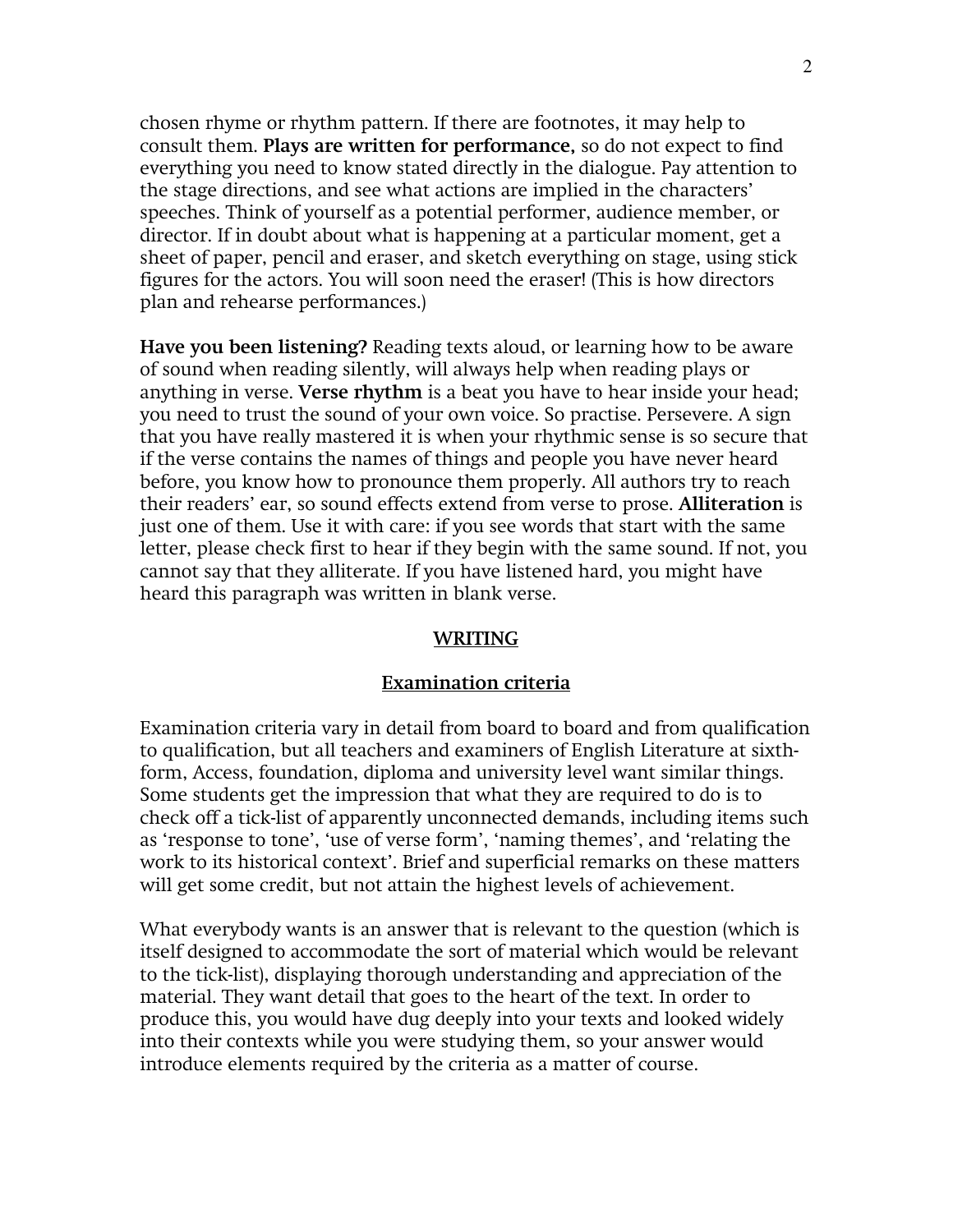Here are a few examples: we do not suggest that you should copy them, but they give some indications of the directions in which you should travel. When responding to the tone of a work, do not just say, 'the description of Victor's experiments in Frankenstein is very sinister', but quote or make close reference to some particularly sinister elements, and say exactly what is sinister about them. You could also make relevant links to historical context by adding that, at the periods in which the book was written and set, there was a higher general level of respect for dead bodies, accompanied by more widespread and intense belief that the fate of the body affected the fate of the immortal soul, with the result that few people were willing to donate their bodies for scientific purposes, and that in Britain dissection was a shameful post-mortem punishment reserved for particularly cruel murderers, so Victor's treatment of bodies would have aroused more horror then than it does now. (You could even refer to Burke and Hare, the body-snatchers who turned into murderers to meet the surgeons' demands.) As for verse form, you would get very little credit for mentioning rhythm unless you could quote a passage, marking it up to show you could really hear the rhythm (our students have decided to do this by putting stressed syllables in bold), and then show how the rhythm was used to strengthen the emotion, meaning or dramatic effect. This is often best done by finding variations in the regular pattern, which a poet will introduce at moments of excitement. Plus, if you wish to mention pace, remember that this, too, is a matter of rhythm: a fast pace is generally set when there is a high proportion of unstressed to stressed syllables. The same need to establish a pattern and then listen for variations applies to rhyme. For example, if you were writing about Coleridge's The Ancient Mariner, you would get a little credit for mentioning that its rhythm was basically English ballad meter with an alternate ABCB rhyme scheme, subject to occasional variations, including the addition of extra lines and internal rhymes. You could improve on this by noting that the climactic moment at the end of Part I is heightened by an internal rhyme accompanied by a change of speaker within the penultimate line: 'Why look'st thou so?'—'With my crossbow/I shot the Albratross.' The sudden break here, and the abruptness with which the Mariner makes his confession, represents the sudden, arbitrary pointlessness of his cruel and destructive action.

The candidates who meet the criteria best are those whose answers are so full, detailed and relevant both to the questions and to the authors' concerns when writing their works that you could almost believe that they had never heard of the criteria at all.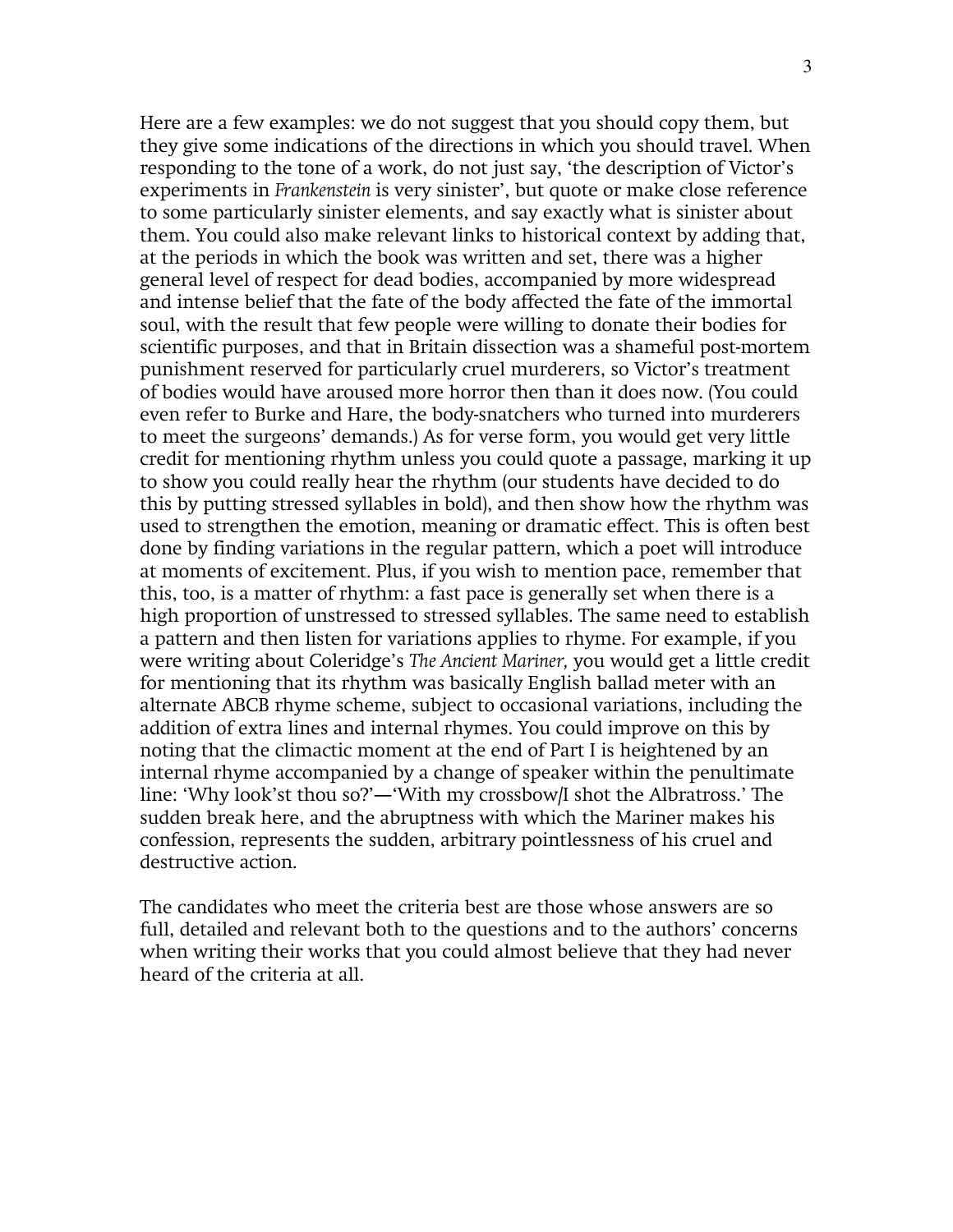### A FEW TECHNICAL TERMS

### When is Imagery Really Necessary?

There are entire books on this topic, so please regard the following paragraphs as signposts indicating areas of interest, rather than a complete map of the territory.

'Imagery' means 'figurative language'. This is the opposite of 'literal language'. If you give the literal meaning of a passage, you say what the words actually mean, with perfect exactness (literal literally means 'to the letter'), rather than what they might imply. For example, 'It's raining cats and dogs' is 'figurative language', expressing the speaker's view that the rain is very hard. If it were intended literally, the speaker would be claiming that cats and dogs were falling out of the sky.

One main branch of imagery is metaphor, which occurs when you say something IS something or DOES something that is not literally true, like 'Your words are poison', or 'You words have pierced my heart'. There are many different types of metaphor, as you will discover if you explore further. One type you are likely to notice, and write about, is allegory. This is an 'extended metaphor' in which a story about one thing is used to convey the author's ideas about another. A famous twentieth-century example is George Orwell's novel Animal Farm (1945), where animals represent tyrannical human dictators and their oppressed victims. Allegories always tell a story, but they can be very short: I particularly enjoy George Herbert's 'The Pilgrimage' (1633), a little poem in which a man's progress through life is represented by an uphill journey. It is a common device, but the twist here is that he has been ambitious for the wrong things, and consequently climbed the wrong mountain.

The other main branch of imagery is the **simile** (plural: **similes**). This occurs when you say something **RESEMBLES** something else that it does not resemble very closely. 'My love is like a red, red rose that's newly sprung in June' is a simile: Robert Burns, who wrote those words, did not mean that his beloved was covered in thorns, leaves and petals; his line suggests her youth, freshness, and beauty.

Many passages of purely literal writing, however, may be vivid, moving, or exciting. It would be inaccurate to call them imagery, and a wasted opportunity to ignore them, so make sure you have the vocabulary you need to deal with them. Useful words include descriptions, allusions, references, questions, commands and statements. In drama, you may also find, implied in the dialogue or requested by the stage directions, special effects, make-up,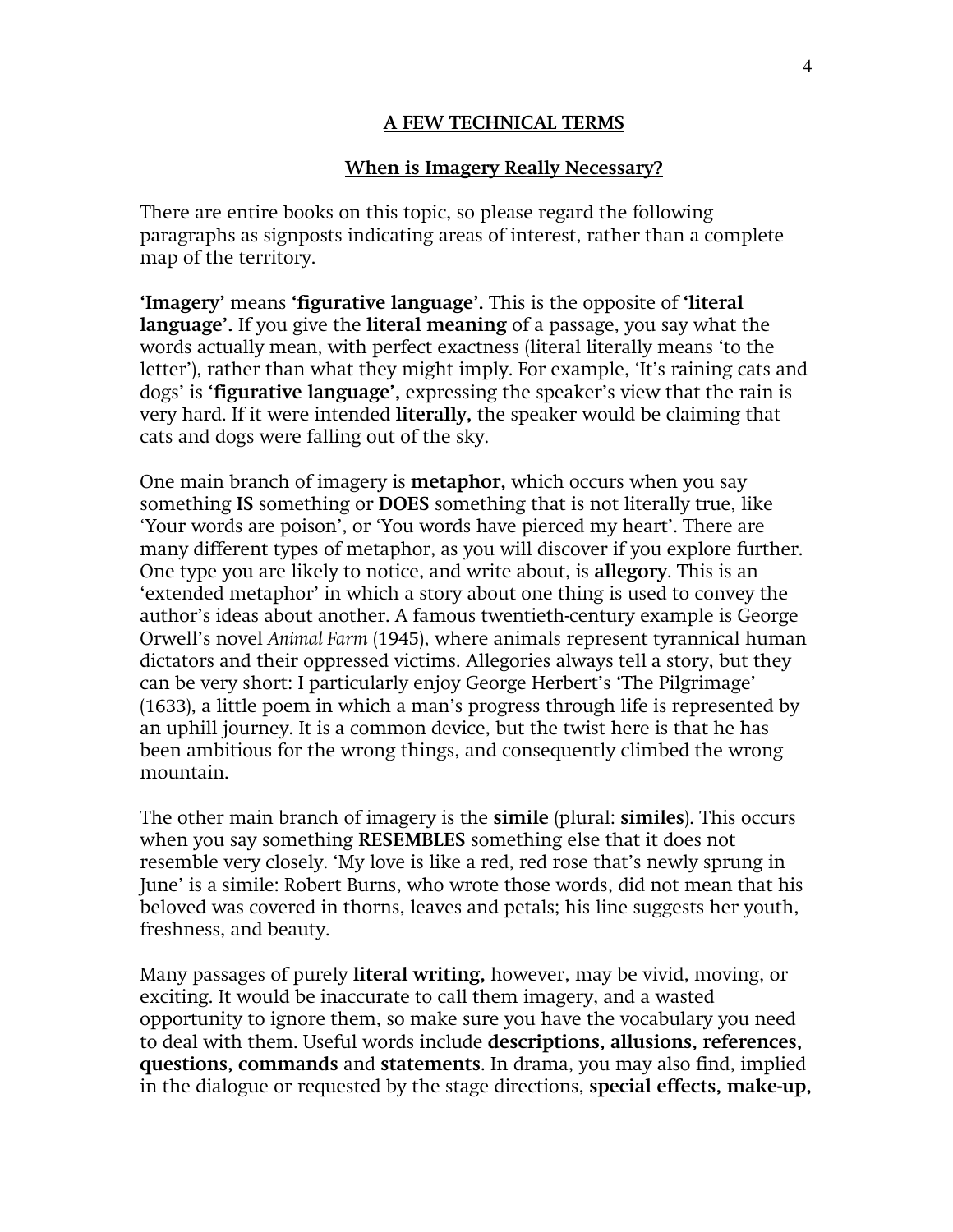costumes, properties and events that the audience can see or hear. As a reminder of how effective literal writing can be, consider William Shakespeare's Macbeth. If asked to name the most frequently occurring image in this tragedy, you might suggest blood, darkness or black magic. Yet most of the metaphors and similes concern clothing: Macbeth's wrongful usurpation of the throne is represented as wearing clothes too big for him. Shakespeare does not need so much imagery to make blood important: characters talk about it, have hallucinations about it, shed it, plan to wash it off their hands, and appear on stage covered in it. Imagery is only one means writers use to make their effect.

#### 'Quotation', 'Critic', and Other Ways to Write about Writing

The ability to use works of criticism and incorporate quotations from them into your own essays reveals your own growing critical skill. If you can be confident that you are using the related vocabulary correctly, you will apply this technique more often.

'Quotation' raises two problems.

Do not call it a 'quote'. 'Quote' is a verb, not a noun: you can quote me on this.

Secondly, 'quotation' is one of a group of words that need careful treatment because they define other words. Language about language can be difficult to use; as a literature student you need to acquire this skill. Suppose you answer this question:

'If Shakespeare had never been born, Marlowe would be the best dramatist in the Renaissance.' (Mary Smith, Renaissance Drama, 1997). Discuss with reference to two plays on the module.

You could refer to the words in quotation marks as a 'quotation' by saying 'The quotation from Mary Smith's book raises some interesting points.' It would be preferable, however, to use fewer words. You could, for example, say 'Smith's statement', or, if you wished to imply that her ideas were unfounded, 'Smith's assertion'. NEVER say 'Smith's quotation', because she was not quoting anybody when she wrote those words.

'Critic' should be used with care. Do not use it as a form of introduction (as in 'The critic Smith makes high claims for Marlowe') or a title (as in 'Critic Smith does not pay enough attention to characterisation'). Just use the name. You can, however, say things like 'Grace Ioppolo is one of the critics who have attacked Smith's view.'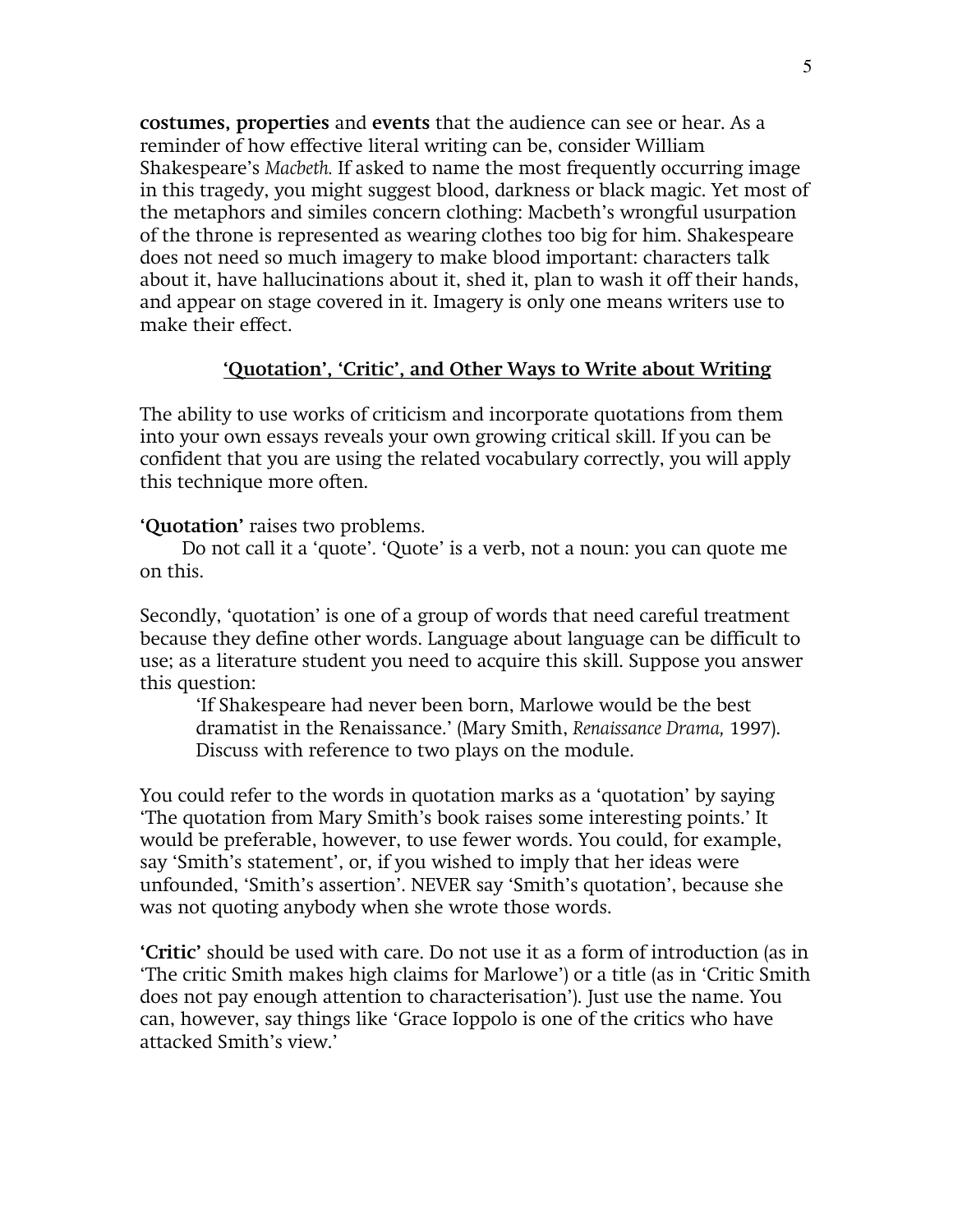The more familiar you become with critical works, the more examples you will find of correct usage, and the more relaxed you will feel when thinking and writing about critics.

Collect a list of nouns that you can use to denote groups of other words, and practise using them. Examples might include 'statement', 'command', 'assertion', 'observation', 'remarks', 'suggestion' and 'question'.

Do the same thing with **verbs** that denote different ways of writing or speaking. Examples might include 'argues', 'claims', 'asserts', 'states', 'suggests', 'describes', 'discusses', and 'portrays'. Take care to use these words correctly. The first five in the list can be used in a variety of ways. You can say, 'As William Blake suggests, orphan children are cruelly treated.' You can also say, 'William Blake suggests that orphan children are cruelly treated.' The last three, however, always need a direct object (some thing or person upon whom the action is performed) to complete their meaning. So you CANNOT say, 'As Wordsworth describes, the countryside has healing qualities', or 'Wordsworth discusses that the countryside has healing qualities': you should say 'Wordsworth describes the healing qualities of the countryside.'

#### Some other awkward words

'Century' raises two problems.

You need to be very sure which century you mean. If you tend to get muddled, start by remembering which century you are in now, and then apply the principle (add one century) to whichever century you are writing about. Thus 1547 is in the sixteenth century, 2012 is in the twenty-first century and 52 is in the first century.

Secondly, distinguish between 'century' used on its own as a **noun**, and when it is used as the second half of a compound adjective. Like many grammatical concepts, this is simple once it has been explained. Observe: 'eighteenth' is an adjective. 'Century' is a noun. So you can say 'Gulliver's Travels was written in the eighteenth century.' 'Eighteenth' describes 'century'. If, however, you join 'eighteenth' to 'century', using a hyphen, you create a compound adjective that can then be used to describe something else. Here is an example: 'Gulliver's Travels is an eighteenth-century book.' So, if you ever forget and say something like 'Swift wrote in the eighteenth-century', your readers will be left asking what eighteenth-century thing he wrote in.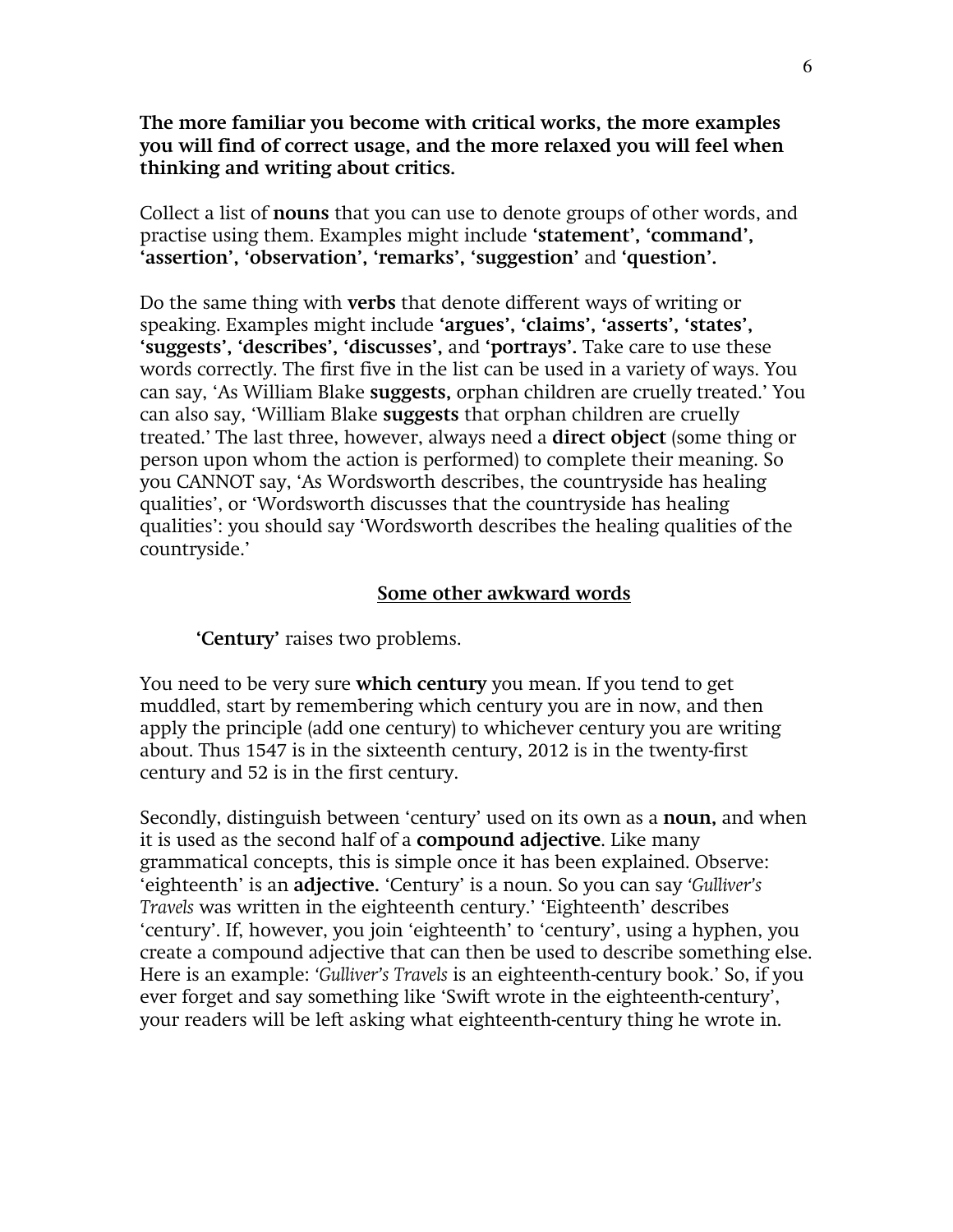'Connotation' is best understood alongside its unjustly neglected companion, 'Denotation'. Do not be too quick to turn to a text's 'connotations', that is, things that the language suggests or seems to symbolise, before working out exactly what the text 'denotes': its literal meaning. Connotations can arise from single words, so you may feel tempted to launch into them immediately, especially if the passage within which these words appear is so complex that you cannot grasp its full meaning on a first reading, but connotations that cannot be related to the literal meaning of their context are unlikely to be of much critical value. Denotation must come first.

'Hypocrisy' should not be used to denote all wickedness and inconsistency. It means pretending to be more virtuous than you really are, so should be reserved for people who are aware of their failings and trying to conceal them.

'It's' is short for 'it is' or 'it has'. 'Its' is the possessive of 'it'. 'Its' is not short for anything. Remember this and you should never mix them up again.

'Juxtaposition' means 'putting next to'. It comes from the Latin words juxta = 'next to' and ponere = to place. Contrasts often arise when things are juxtaposed, but do not take this for granted. If you mean 'contrast', please say 'contrast'.

'Negative' and 'Positive' originally had very objective, simple, clear-cut meanings, like 'Dissent' and 'Assent', 'Absent' and 'Present', 'Minus' and 'Plus'. These meanings still occur and you need to be on the alert for them, especially when reading anything written before the 1970s, when a widespread fashion developed for using 'negative' and 'positive' as euphemisms for 'bad' and 'good', in contexts where 'bad' and 'good' were felt to be too judgmental. One problem with euphemisms is that they often succeed in confusing the meanings of words, but not in changing the ideas and feelings that underlie them. A further problem with this pair of euphemisms is that people who would not dream of describing something complex, like the atmosphere of a passage in a poem, as 'bad' or 'good' because they would consider the words too simple, feel no hesitation in using 'negative' or 'positive'. So when you wish to describe something in this way, think carefully about exactly what is bad or good about it, and see if you can use another word, or group of words, or even branch out into a few more sentences. This will help you to enlarge your vocabulary, sharpen your critical response, and keep your readers interested.

'Would have' appears in sentences like this: 'I would have caught the bus if I had got to the stop in time.' Even the most brilliant students need to be told things, so, just in case, I shall now say, once for all, that 'Would of' is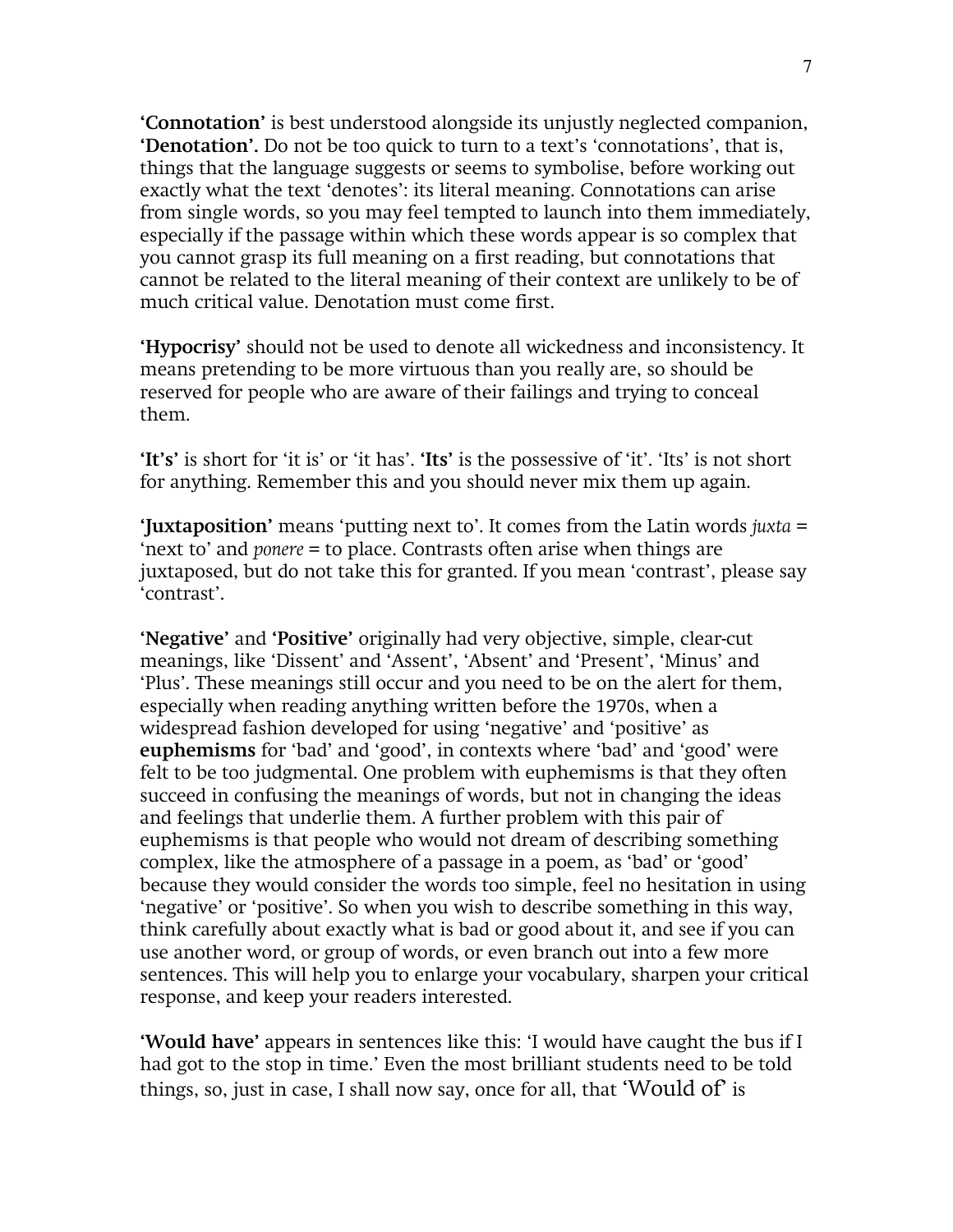ALWAYS wrong. (The same is true for 'might', 'could', 'should', and all other verbs.)

### Essay structure

Before embarking on any essay, exam answer, or dissertation, there is one BIG DECISION all writers in this discipline have to make: text or topic? Are you going to divide your work up into consecutive investigations of individual texts, or sections of your text if there is only one, or are you going to organize it on a topic-by-topic basis, selecting relevant points from the full range of material in each section? A two-text answer is generally better done topic by topic, especially in an exam, when time might otherwise run out before you have a chance to do justice to more than one text. It can also lead to more interesting perceptions of your material, and you should also bear in mind that when examiners ask you to write on two texts at once, they know a lot of interesting connections can be made.

There is no single pattern for structuring essays, but a certain 11-point outline has been circulating since the 1700s and can be useful if you need something to start you off. A lot of people consider it outmoded, mechanical and restricting, but it has lasted this long for a reason, and you can always add your own variations. With suitable adjustments, it can be used for critical work of almost any length: it works for examination answers, essays, dissertations, articles and books.

**Point 1: Introduction.** You can use this to indicate what texts you are going to write on, and what aspects of them you are going to deal with, in order to answer the question. This shows that you are going to answer on the right number of texts, from the right part of the right module, and that you have understood the material and question, and how they relate to each other. Indicate the approaches you intend to adopt throughout the essay but do no go into much detail. In coursework it often helps to write the introduction last. In an exam write it first, but you might feel happier leaving an introduction-sized space before the beginning of your answer so that, if you have time, you can go back and rewrite it after finishing the rest of your answer. (When you have finished this second version, AND NOT BEFORE, strike through the original introduction with a single straight line, which makes it invisible to the examiner.)

[Point 1 and a half. This is one personal variation. The introduction does not accommodate detail, but you often need to provide precise contextual information, or define some key terms, before your discussion can move any further. If so, take care of this business in a short paragraph immediately after the introduction.]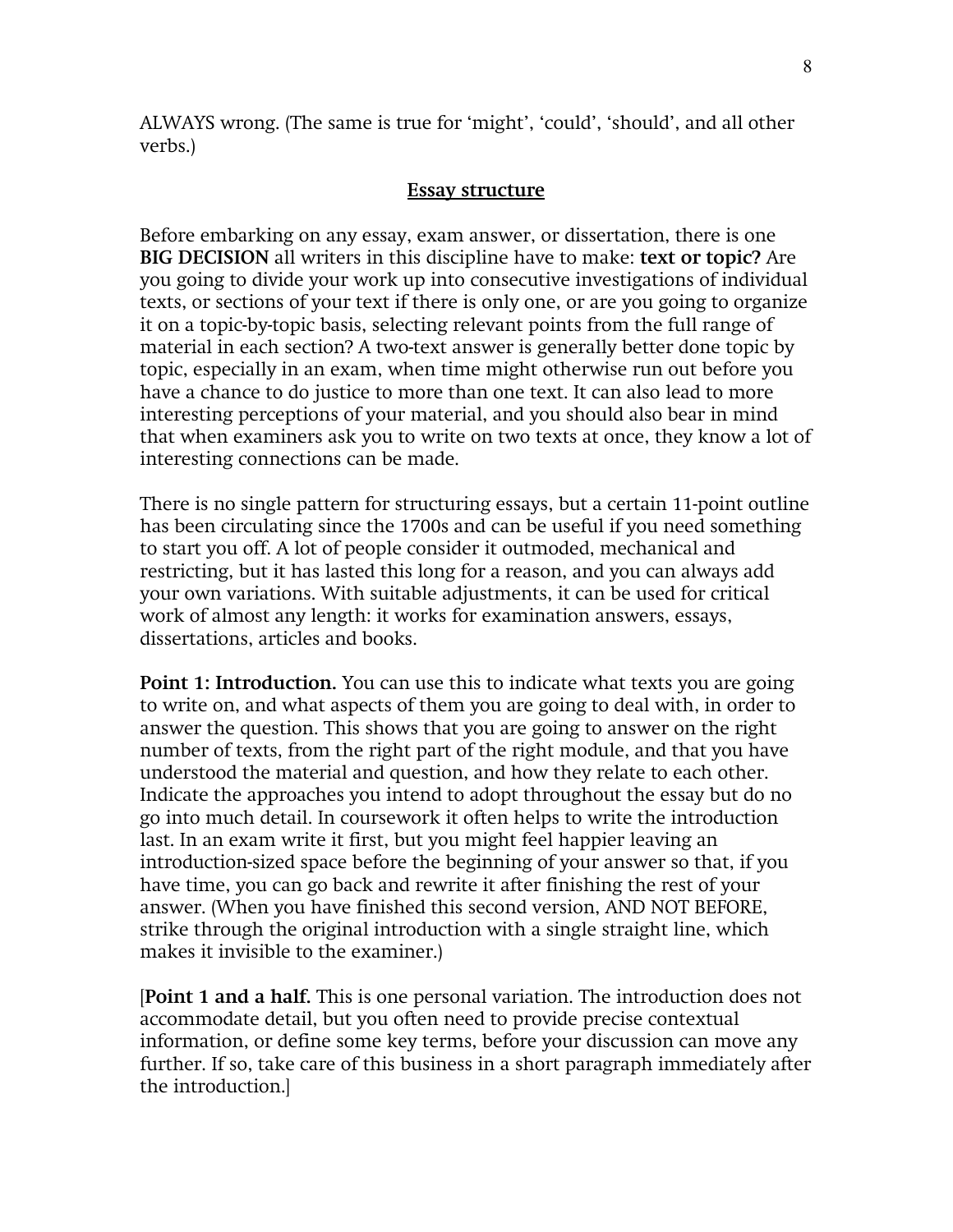Points 2, 3 and 4. This is where you state one side of the argument, or, if it is more appropriate, you can examine one aspect of the material. Each point should be supported by quotations from or very precise reference to the material under discussion and some detailed analysis of that material to show how it relates to the question and supports the point you are making. These can be longer or shorter depending on the word limits, and the views of other critics can always be accommodated and discussed as relevant.

Points 5, 6 and 7. State the opposing side of the argument, or examine another aspect of the material.

Points 8, 9 and 10. Originally, this was the 'synthesis', or combination, bringing both sides of the argument together into a balanced solution. Of course, some questions cannot be answered by a straightforward debate, and not every argument can be solved by a compromise. If compromise is inappropriate, or you were not conducting a debate, you can examine a third aspect of your subject, or perhaps turn round on the question and reconsider its terms in the light of your findings.

Point 11. Conclusion. Survey the process that has led to this point, but avoid simply providing a summary of the previous essay, or rewriting the introduction in the past tense. Ideally, you should show that you have arrived somewhere new and say something briefly about the view from there. Could you, perhaps, ask a question?

# Use fewer words: the seven-word rule

Try to introduce into every paragraph one sentence of seven words or less. It displays your grasp of the subject.

# Use more words: avoid muddle

Sometimes students will write very obscure, confused sentences, and in the tutorial they will explain, in great detail and with perfect clarity, what they meant, then say, 'I can't write it down.' The problem is that they cannot fit it into a single sentence: in a paragraph, it would be fine. Sometimes you will have a thought that needs several sentences to do it justice. Break it down into stages. If you express some of these stages in short, simple sentences, you will probably be praised for your brevity!

# State the obvious

Either you have seen something that is obvious to everybody else, so people might think you had failed to notice it if you left it out, or the thing that you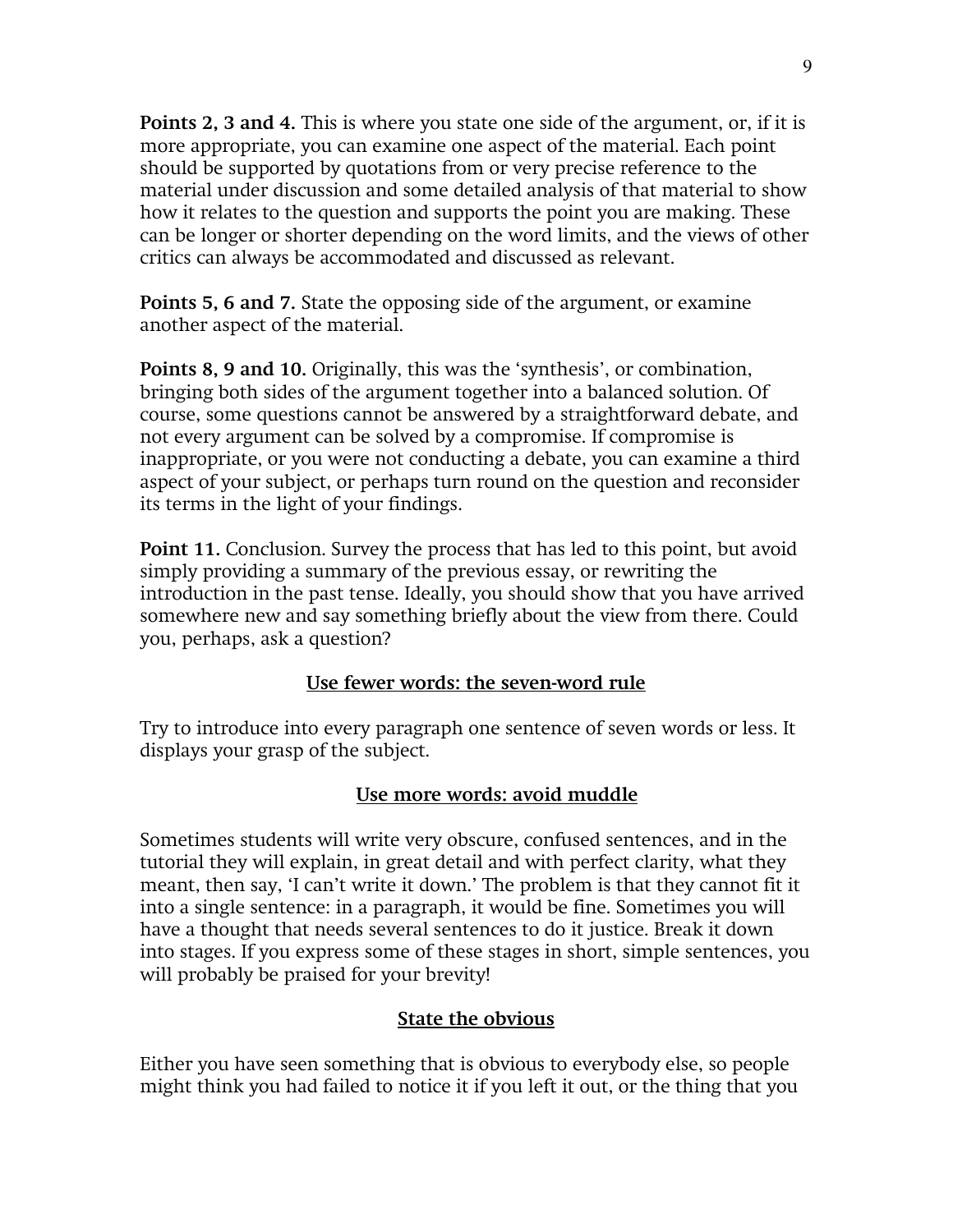see so clearly is something nobody else has spotted, and if you left it out you would miss the chance of making an original point. This applies particularly to passages of text supplied for analysis or discussion: if you are provided with something containing spectacular talking points, please treat it as a gift, not a trap.

### Analysis is not paraphrasing

At this level, you do not need to demonstrate that you understand a passage you have quoted by providing a paraphrase. This will be regarded as a waste of words. Instead, you should provide a short critical commentary, showing in detail how the passage supports your argument. Ultimately, this will demonstrate a deeper level of understanding, since you will be showing why it has that particular meaning.

#### Sentence Structure

As soon as you work out what your grammatical problems are, you are well on the way to solving them. There are many sources of help, in hard copy and on the Internet: the most difficult task can be finding out exactly what you need. Being absolutely sure where your own sentences begin and end is vital. Short sentences with solid structures are desirable. Make sure embedded quotations do not spoil the grammatical structure of your sentence: one good tip is to have only **one quotation per sentence**, unless they are just one or two words long. If your quotation is any longer, start your sentence with it or finish your sentence with it: substantial quotations in the middle of sentences often cause trouble. As a general rule, the shorter the quotation, the better. Sometimes quotations can be fitted in quite simply by cutting words, or punctuation, from the beginning or end. NEVER just leave quoted material lying around without trying to incorporate it into your own writing. Choosing suitable quotations, and working them properly into your own work, takes time, skill, and practice, so do not expect to achieve this in a hurry.

A common source of trouble is failure to realise that, although you have more to say on a particular subject, you have completed your sentence. If you then put in a comma and allow your sentence to run on, you have a case of 'collapsed sentences' or 'comma splicing'. Just for once, reading aloud does not help because a sequence of words ending with a comma sounds just the same as if it ended with a full stop.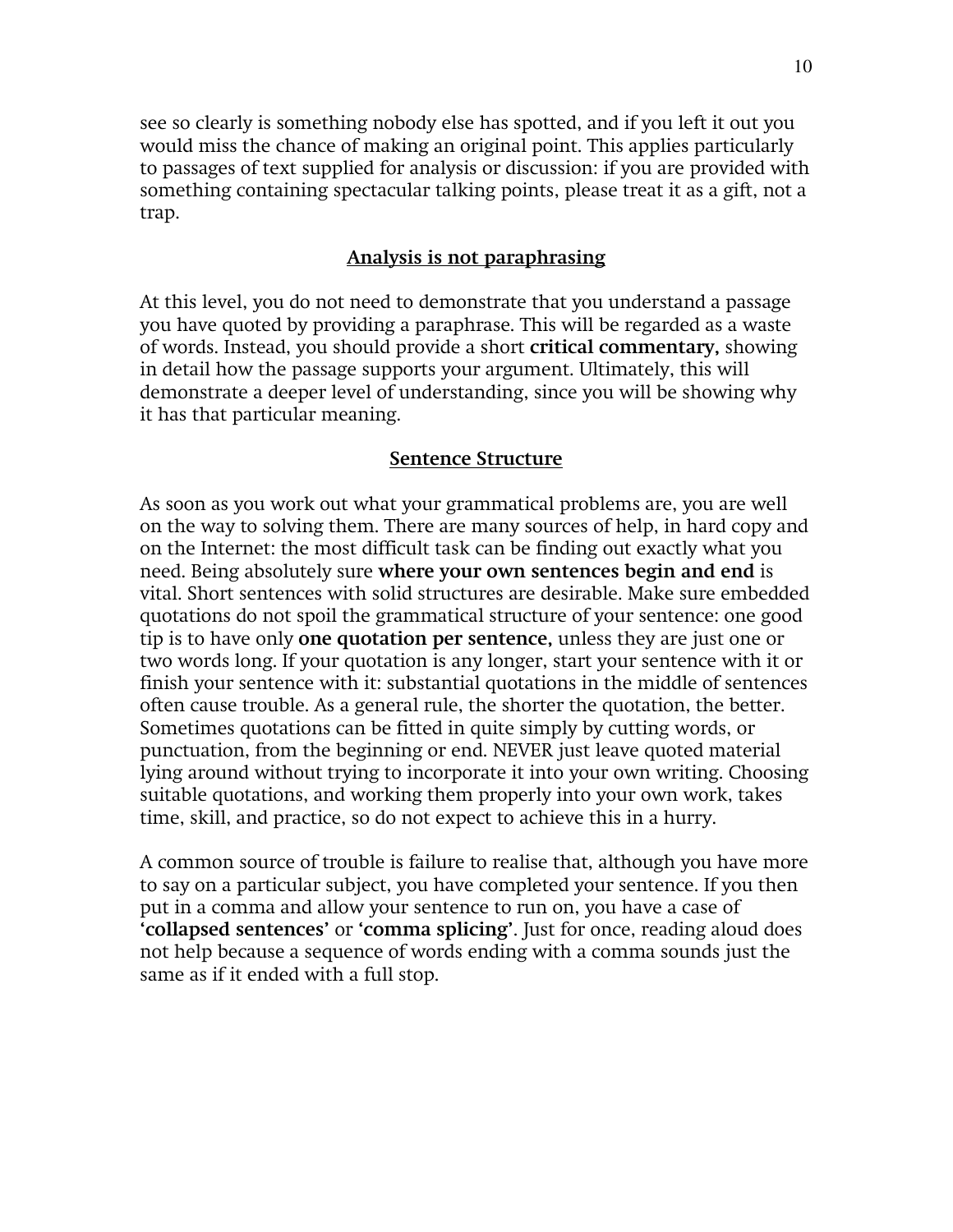### Punctuation

Always use a colon to **introduce material** not otherwise connected with the grammatical structure of the rest of your sentence: like now! This works well with lists and short quotations that do not form whole sentences.

When punctuating **before and/or after a quotation**, follow this simple rule: apart from quotation marks, use the punctuation you would use if the words were your own.

Use quotation marks correctly. If you start with single quotation marks, then stick to single, and use the alternate form for quotation marks within quotation marks. If you start with double, it's the other way round.

Remember to use apostrophes correctly. 'The cats appeared.' (The cats are in the plural and nothing in the sentence belongs to them so they do not have an apostrophe.)

'The cats' eyes were green.' (The eyes belonged to two or more cats.) 'The cat's eyes were green.' (The eyes belonged to one cat.)

# Presentation

Use 12-point type at least. It makes your work easy to read.

Use double spacing: if the lines are not sufficiently far apart, it is impossible for markers to write legible comments, and they like to express themselves!

Leave wide margins at each side of the page, and plenty of space at the bottom and top.

Indent the first line of every paragraph: simply leaving a blank line creates ambiguities, especially where indented quotations are involved or pages end.

Do not use contractions (like 'don't' or 'isn't') in formal academic writing.

Number all your pages.

Do not use dots at the beginning or end of quotations. They are meant to show when you have cut something out of the middle.

Do not put quoted material in italics unless the material you are quoting is already in italics.

If you are writing by hand, indicate italics by underlining.